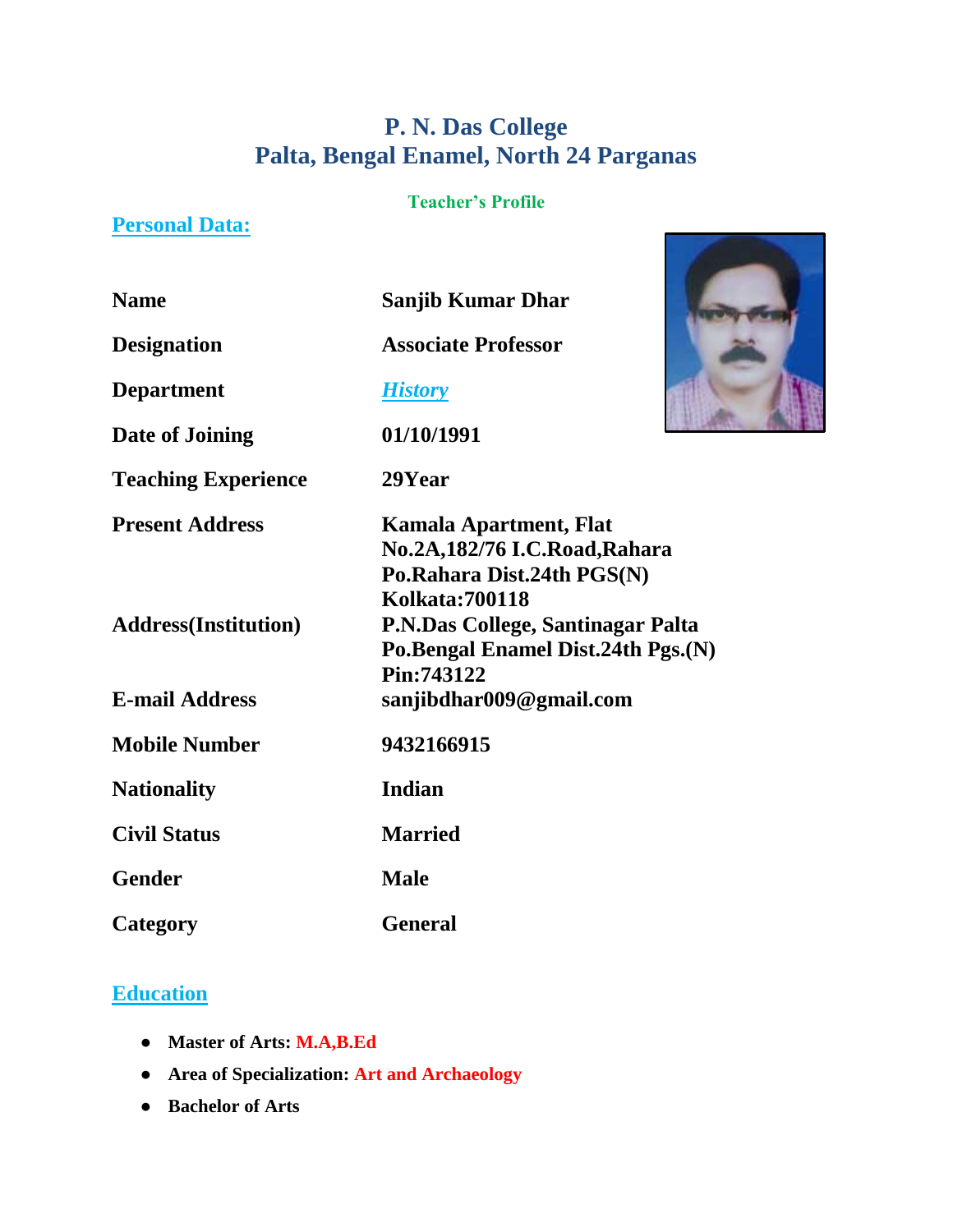- **Others Qualification: Achieved B.A Degree in "Rabindra Sangeet"from Viswa Bharati University.**
- **Extra Assignment: Working as an Associate NCC Officer from1996 after completion of Army Officer Training Course from Kamptee holding the Rank ''Lieutenant"**

### **LIST OF PUBLICATIONS:**

| Sl.          | Name of the                 | <b>Publishers and</b> | <b>Details of</b>  | <b>ISBN/ISSN</b>     | <b>Year of</b>     |
|--------------|-----------------------------|-----------------------|--------------------|----------------------|--------------------|
| No.          | <b>Publication</b>          | <b>Place</b>          | <b>Publication</b> | Number of            | <b>Publication</b> |
|              | (Research Article/          |                       |                    | the                  |                    |
|              | <b>Survey/Book)</b>         |                       |                    | <b>Journal/Books</b> |                    |
|              | <b>Asprishyatar</b>         | <b>Bangiya Itihas</b> | Dr.B.R.Ambedkar:   | <b>ISBN 978-81-</b>  | 2016               |
|              | <b>Viruddhe</b>             | Samiti kolkata        | <b>Society And</b> | 929386-1-5           |                    |
|              | Abisangbadi                 |                       | <b>Education</b>   |                      |                    |
|              | Protibadi neta              |                       |                    |                      |                    |
|              | Dr.B.R.Ambedkar             |                       |                    |                      |                    |
| $\mathbf{2}$ | <b>Barrackpurer</b>         | Rachayita             | <b>Sandhitshu</b>  | ISBN-978-93-         | 2017               |
|              | <b>Prachin Itihas o Tar</b> | Kolkata               |                    | 82549-60-4           |                    |
|              | path Poribartan             |                       |                    |                      |                    |

### **NAMES OF SEMINARS:**

| SI.<br>No. | <b>Name of Programme</b><br>participated                                                                                        | <b>Venue</b>                              | <b>Date</b>               | <b>Mode of</b><br>participation | <b>Level</b>                                           |
|------------|---------------------------------------------------------------------------------------------------------------------------------|-------------------------------------------|---------------------------|---------------------------------|--------------------------------------------------------|
|            |                                                                                                                                 |                                           |                           |                                 |                                                        |
| 1.         | <b>Aspect of Teaching</b><br><b>Early History: From</b><br><b>Pre-History to the</b><br><b>Decline of Rome</b>                  | <b>West Bengal</b><br>state university    | 10/08/2018                | <b>Attended</b>                 | <b>University</b><br><b>Level</b>                      |
|            |                                                                                                                                 |                                           |                           |                                 |                                                        |
| 2.         | <b>Ancholik Itihas o Tar</b><br><b>Prekshapot</b>                                                                               | <b>Sanskrit College</b><br>and University | 24th&25th<br>August, 2019 | <b>Attended</b>                 | <b>Internationa</b><br><b>National</b><br><b>Level</b> |
| 3.         | <b>Environmental Audit</b><br>in Higher<br><b>Educational</b><br><b>Institutions:</b><br><b>Framework And</b><br>Implementation | <b>P.N.Das College</b>                    | <b>29th August, 2019</b>  | <b>Attended</b>                 | <b>State Level</b>                                     |